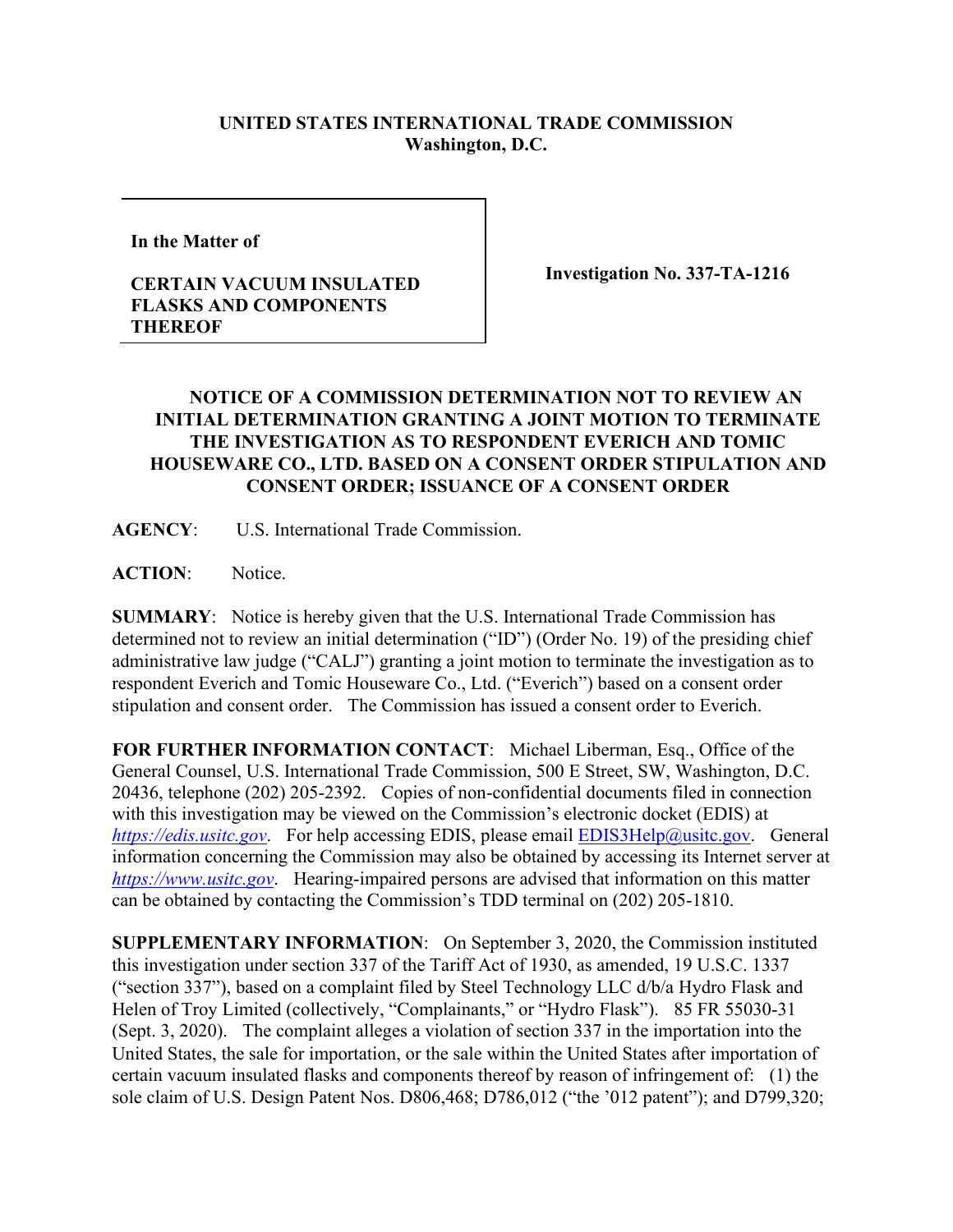and (2) U.S. Trademark Registration Nos. 4,055,784; 5,295,365; 5,176,888; and 4,806,282 ("Steel Band Trademark"). The complaint also alleges the existence of a domestic industry. The notice of investigation names numerous respondents, including Everich of Hangzhou, China. *Id.* at 55031. The Commission's Office of Unfair Import Investigations ("OUII") is also named as a party in this investigation. *Id*.

Subsequently, the Commission permitted Complainants to amend the complaint and notice of investigation to: (1) assert the '012 patent against additional infringing products sold by Everich; (2) incorporate into the complaint the information and additional paragraphs included in Complainants' Supplemental Letter to the Commission of August 18, 2020; and (3) correct the corporate names of four non-appearing respondents. Order No. 12 (Nov. 6, 2020), *unreviewed by* Notice (Nov. 24, 2020); *see* 85 FR 77239-40 (Dec. 1, 2020). The Commission also terminated the investigation as to certain other respondents based on a consent order and settlement agreement, or a settlement agreement. Order No. 13 (Nov. 30, 2020), *unreviewed by* Notice (Dec. 21, 2020); Order No. 17 (Jan. 27, 2021), *unreviewed by* Notice (Feb. 16, 2021). The Commission likewise terminated the investigation with respect to the Steel Band Trademark. Order No. 16 (Jan. 11, 2021), *unreviewed by* Notice (Feb. 8, 2021).

On February 9, 2021, Hydro Flask and respondent Everich moved to terminate the investigation as to Everich based on a consent order stipulation and a consent order. On February 19, 2021, OUII filed its response in support of the joint motion.

On February 22, 2021, the CALJ issued the subject ID (Order No. 19) granting the joint motion. The ID finds that the consent order stipulation submitted by the parties complies with the requirements of Commission Rule  $210.21(c)(3)$ , 19 CFR  $210.21(c)(3)$ . ID at 2. The ID also finds that the consent order submitted by the parties complies with the requirements of Commission Rule 210.21(c)(4), 19 CFR 210.21(c)(4). *Id*. at 3. The ID further finds that termination of this investigation as to Everich does not impose any undue burdens on the public health and welfare, competitive conditions in the United States economy, production of like or directly competitive articles in the United States, or United States consumers. *Id*. at 3-4. No party petitioned for review of the ID.

The Commission has determined not to review the subject ID. The investigation is terminated as to respondent Everich, and the Commission has issued a consent order to Everich.

The Commission vote for this determination took place on March 12, 2021.